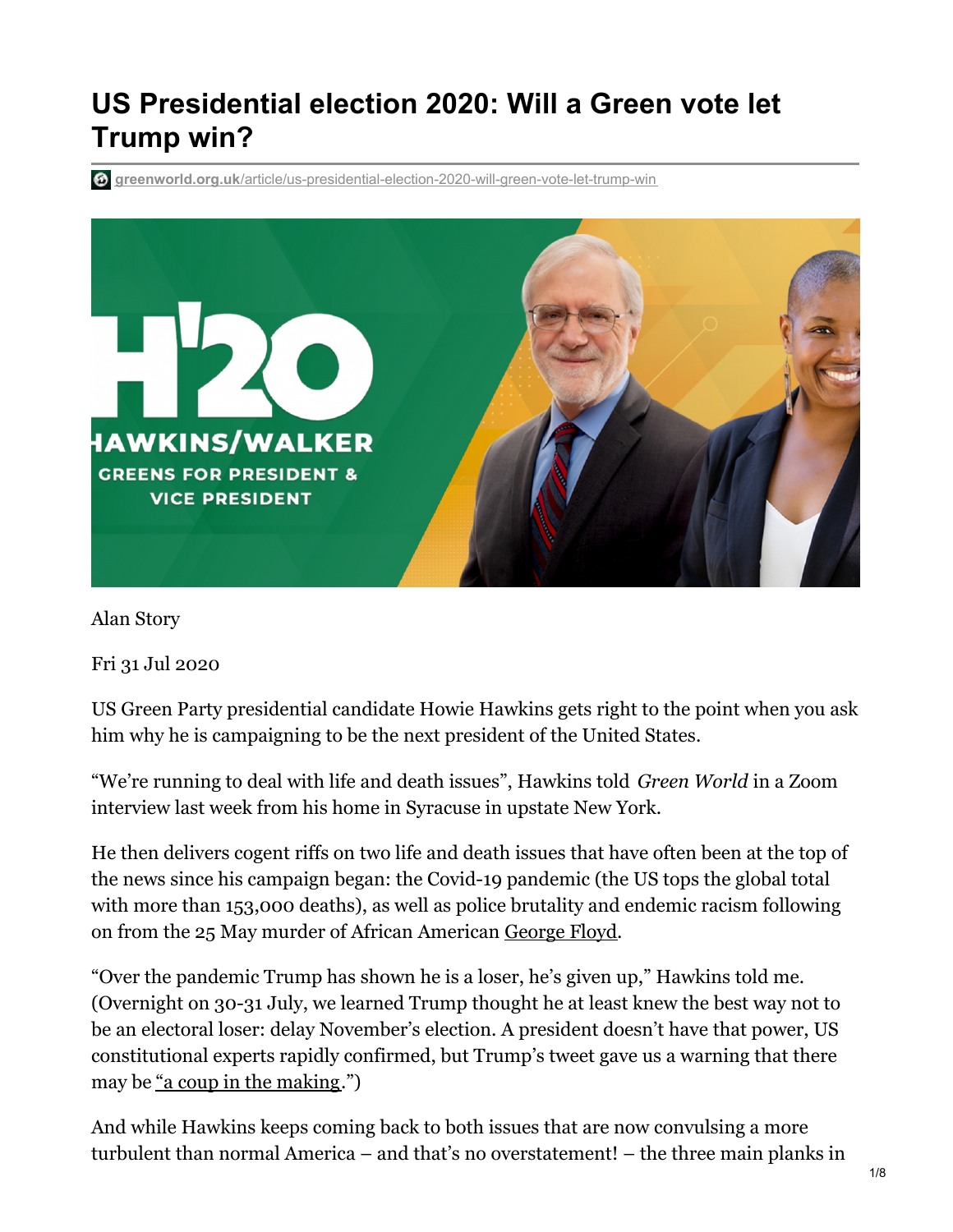his "life and death" platform are:

- 1. A Green New Deal to respond to the climate emergency (and here Hawkins recognised the role Green MP Caroline Lucas played a decade ago) .
- 2. A full package of social and economic measures to challenge the growing class and racial equality in the world's richest and most powerful imperialist country and giving the example that life expectancy in the United States has declined in the last few years. "Shocking," he says and pointing out how the capitalist crisis is causing such pain and despair in his homeland.
- 3. A whole series of "peace pledges", including cutting the US military budget by 75 per cent, a pledge of 'no first use' of nuclear weapons, and re-opening negotiations to prohibit the use of such weapons.

But wait a minute. Who is Howie Hawkins? You've probably never heard of him before reading this article. That might not matter too much unless you are eligible to vote in the land of the free on Tuesday 3 November, and most of us are not.

The real problem is that the overwhelming percentage of American voters haven't heard of him either – or more importantly, learned about his platform and whether they think it is in their interest to support it  $-$  because the US is a "two-party corporate state", says Hawkins. "And it is not very different to a one-party state, just slicker because they give the illusion of choice."

Even by voting day, most will never have heard of him either. Hilary Clinton's unsuccessful presidential run of 2016 raised US\$1.2 billion. She and Trump spent US\$81 million on Facebook ads alone. The 50-state national campaign Hawkins is leading will do well to raise US\$500,000 in 2020, he says.

And hanging over his campaign is a key issue, which the corporate media and the Democratic Party will make much of in coming weeks: candidates like Hawkins are said to just be "spoilers" and make it even harder to get rid of Donald J. Trump who many say is absolutely the worst president in US history. (We'll get back to that issue in a minute.)

## **The Green Team: Hawkins and Walker**

Howie Hawkins, aged 67 and a co-founder in 1984 of the Green Party in the US, has become the Green Party's candidate for president in what more than one commentator has called a "failed state" and one now led by a president whose rise to power and policies are "not an aberration of US history in [substance"](https://theintercept.com/2020/04/20/donald-trump-joe-biden-2020-presidential-election-voting/) but "its logical product."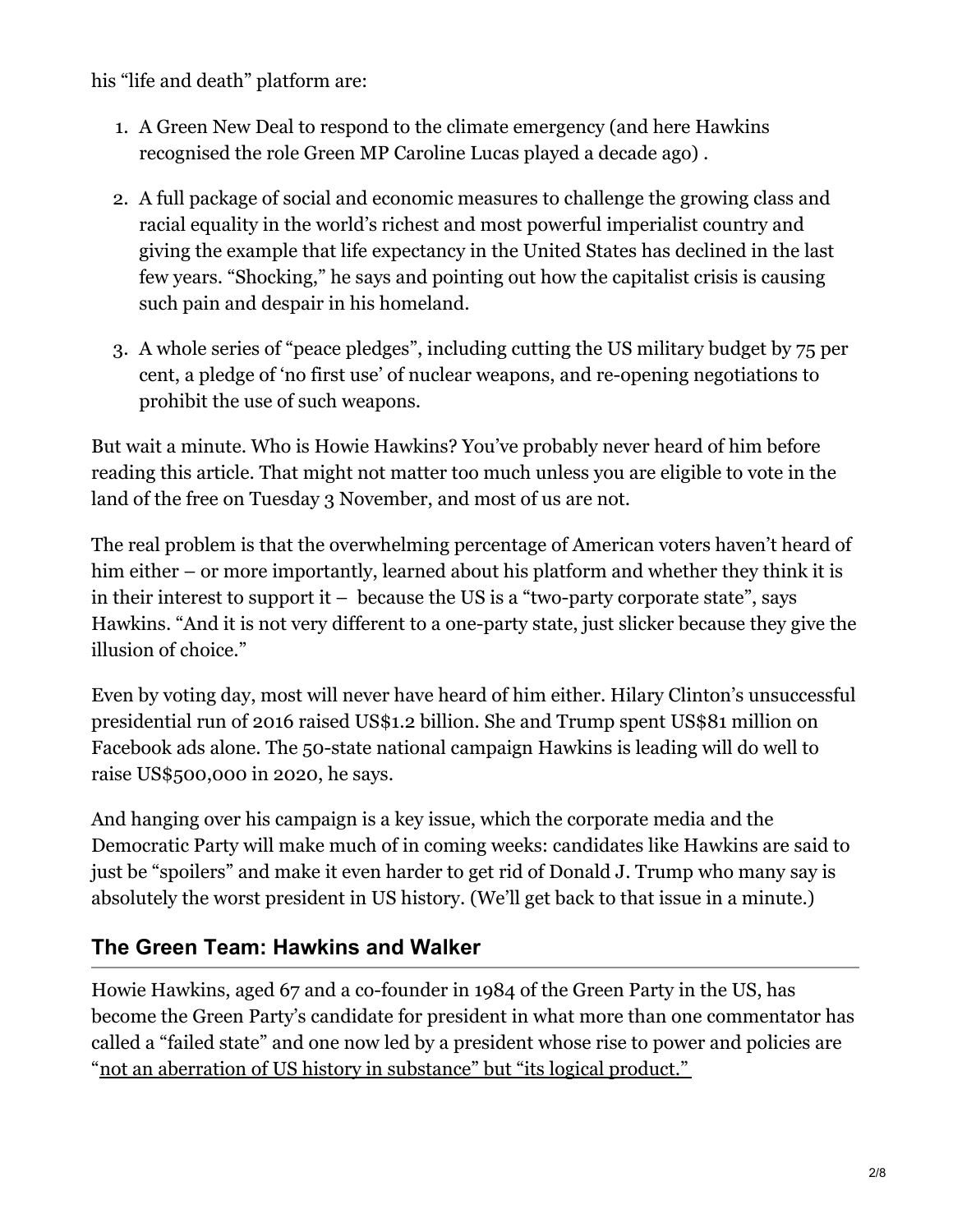Angela Walker, 46, is his vice-presidential running mate. She is a bus driver and truck driver. Hawkins, who is now retired, used to work the night shift unloading trucks for UPS. Both are active trade unionists. Both proudly call themselves eco-socialists.



Howie Hawkins addressing voters.

Commented political activist Ralph Nader, who ran as president for the Greens in 1996 and 2000: "When's the last time you had two truck drivers running [on a national ticket]? You see how off the wall that sounds, even though there are millions of truck drivers. These are not professional politicians, they work with their hands … That's a good combination, because people often try to pit labor against environmentalists."

Hawkins has been active in the US anti-war and environmental movements since the 1970s. "Howie is a genuine working class environmental activist," a lefty mate of his told me in a Zoom call recently, and Hawkins was wearing his black Teamsters union t-shirt when we chatted last week. Here's a [video](https://www.youtube.com/watch?v=SF3hB34I1oY) of Hawkins being interviewed five weeks ago on a Washington public affairs show The Hill.

Walker, who was born to a working class Black family, calls herself "a fierce advocate for the rights of Black, Brown and Indigenous people, the LGBTQIA community, labor and the Earth itself." Here is a [recent](https://www.youtube.com/watch?v=ccy5JJOH4A8) brief video of Walker. Impressive!

Observers I talked to suggest that the Green Party in the US has become a more working class-based party in recent years and certainly more so than, for example, the GPEW here.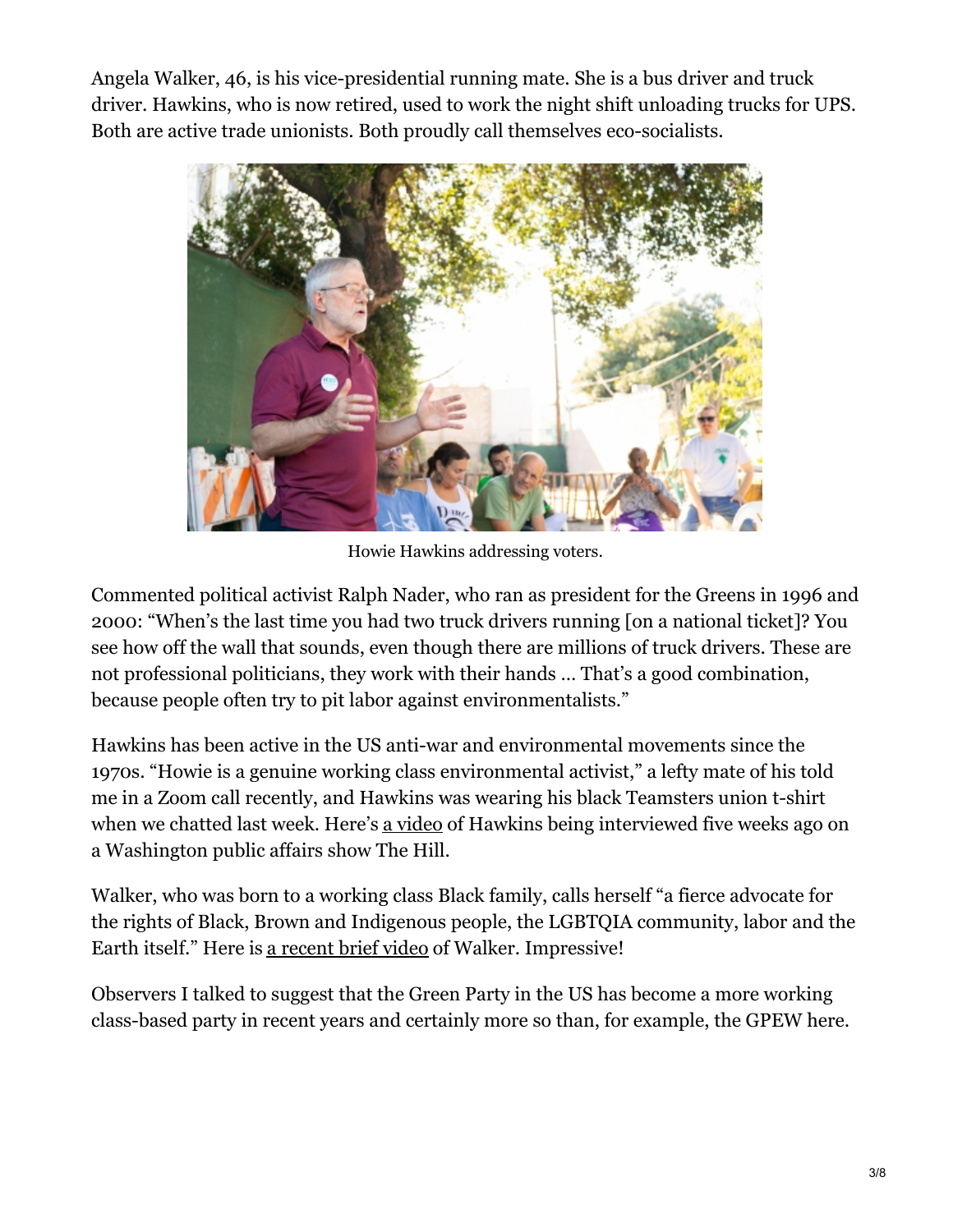

Angela Walker

#### **The sole pro-environment and left-wing choice**

Hawkins and Walker have also gained the nomination of the Socialist Party USA. In 2016, Walker was that party's nominee for Vice President. In 2012 and 2016, the Green Party's presidential candidate was well-known physician and activist Jill Stein.

Meanwhile in April 2020, after popular left-wing Senator Bernie Sanders was defeated by Joe Biden in the Democratic Party presidential primaries, Hawkins offered to stand aside and give Sanders a clear run at the Green Party nomination. That move would have been transformative to the 2020 electoral contest. But Sanders refused. Instead he is backing Biden and says he will keep "working from within" the Democratic Party.

He is not being too successful. Just this week and right in the midst of this terrible Covid-19 pandemic, the Democratic National [Committee's](https://medium.com/discourse/even-now-democrats-continue-to-spit-on-the-left-ff0dc4e7a904) platform committee decided, again, not to support in 2020 a universal health insurance scheme or "single payer" as it is called stateside. "Single payer" was one of Sanders' signature policies and is far worse than our NHS because most US hospitals would still remain as private profit-driven companies.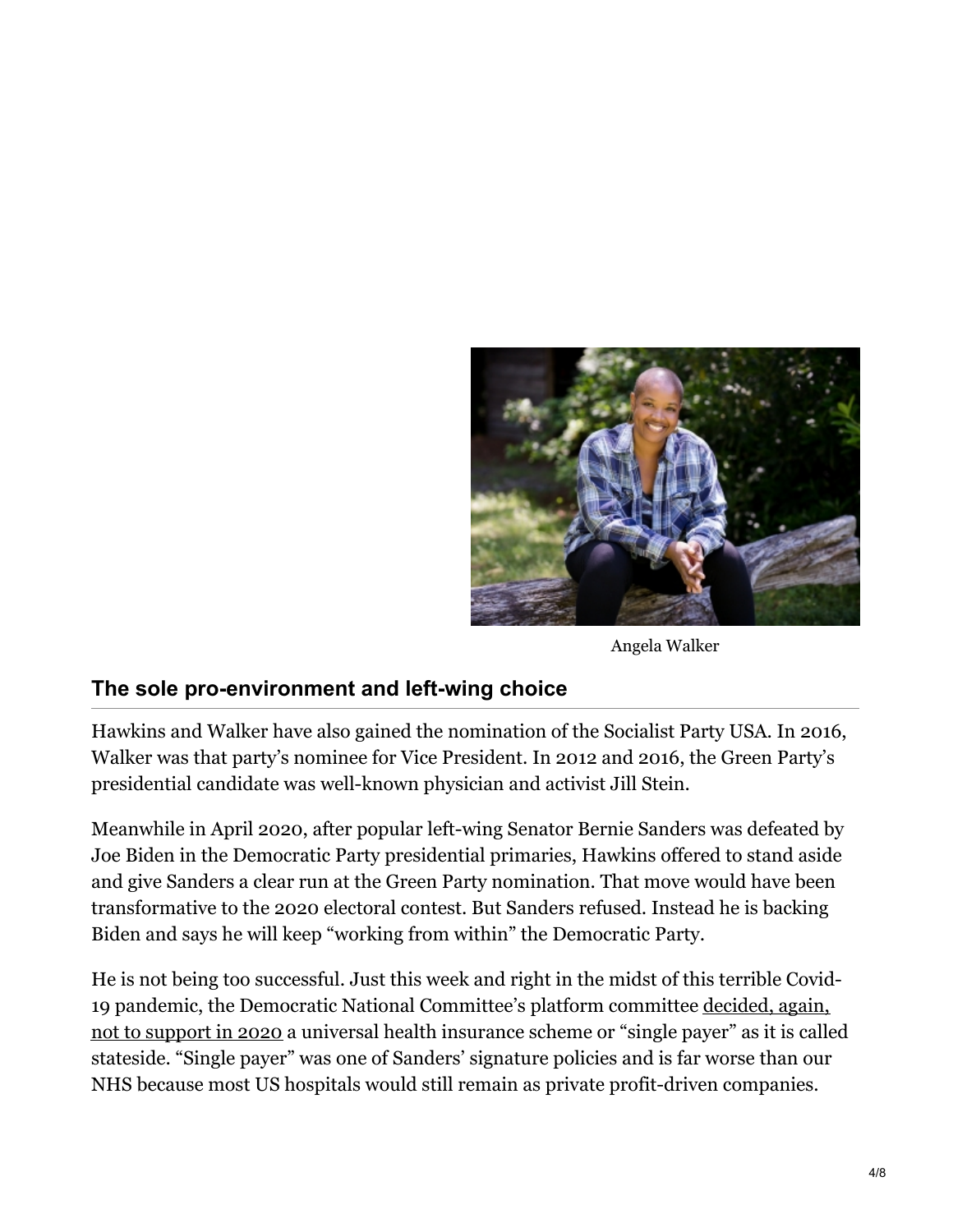But the Democrats under Biden are an increasingly discredited force among progressive voters and it is far from clear that Sanders will be able to keep a sizeable percentage chained to the Democrats. In fact, many on the US left view yesterday's hero Bernie Sanders as a sell-out.

The Greens will be the sole left-wing and environmental option in November and Facebook groups such as "Berners for Howie [Hawkins](https://www.facebook.com/groups/691174828302009)" are springing up. (I'm a member.) A summary of the Greens 2020 platform can be found [here](https://howiehawkins.us/) under the "issues" tab.

### **You can choose from 32 different types of cereal**

Hawkins and Walker have an electoral mountain to climb in a huge and complex country of 331 million people. Its ruling elite has created a voting and overall political system that is becoming even more discriminatory against smaller parties, such as the Greens. By contrast, the UK's own first-past-the-post (FPTP) voting system almost comes across as signalling a democratic utopia. Well, almost.

Indeed, it has been almost 30 years since a third party candidate, Ross Perot, made any serious dent in the Democratic and Republican vice grip. Perot, a multimillionaire and definitely not a progressive, got nearly 20 per cent of the presidential vote in 1992. In any event, Hawkins and Walker are not striving to promote their own individual careers, but to build a party and represent a movement.

Perhaps comedian George Carlin described best the Tweedledum and Tweedledeeness of the US electoral charade: "In America you can choose from 32 different cereals but can only choose between two people for president."

It would take several thousand words to lay out for non-U.S. residents all the various ways that this highly restrictive and repressive electoral stitch-up operates. Here are but a few bullet points:

**As with FPTP, almost every one of the 50 US states operate on a winner-takesall basis**. Everybody knows that, in 2020, there will be as much chance of Trump winning in Massachusetts as there will be of Biden winning in Wyoming. This means that electoral competition – or indeed serious election campaigning itself – only occurs in about ten states known as swing or battleground states, such as Michigan. Most votes or voters simply don't matter. The winning candidate in all but a few states is allocated all of the votes for that state in the US Electoral College. It actually selects the next president. Despite getting nearly 20 per cent of the overall vote in 1992, Perot did not gain a single Electoral College vote. Hawkins likely will not get any either in 2020.

**Even making it onto the ballot is a huge hurdle for parties such as the Greens**. "Getting on the ballot in this country is off the scale compared to any other electoral democracy in the world," says Hawkins, and he wistfully compares it to the number of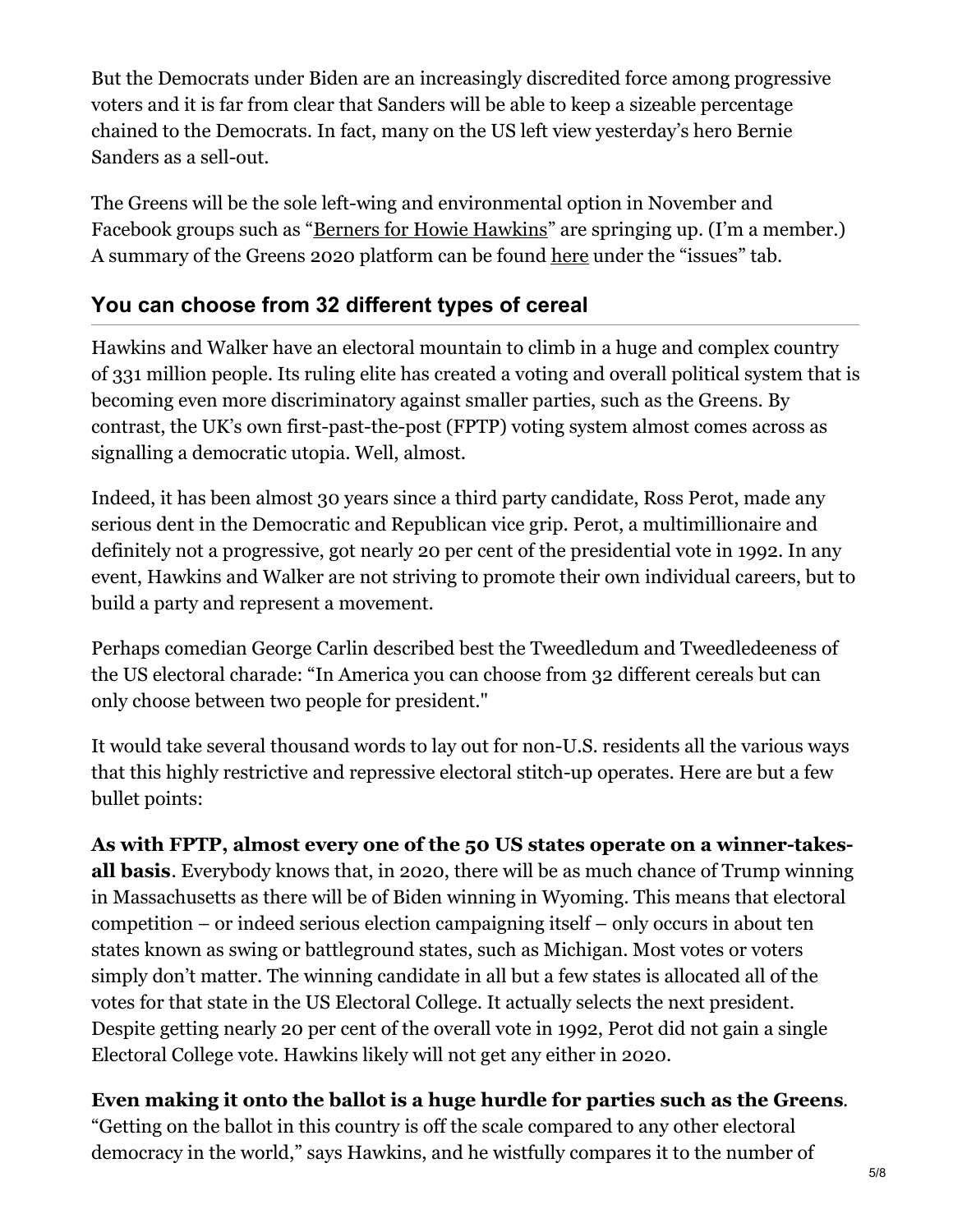names you need to stand as an MP in the UK. For example, to run for Congress in the state of Georgia as a Green or Libertarian Party candidate requires the collection of 20,000 signatures. (The two old-line parties are usually already on the ballot as a consequence of past election results; it is called having a "ballot line.") Multiply the effort needed in Georgia times fifty (for all states) and you start to appreciate the scale of the effort required for the Hawkins/Walter ticket to appear on 3 November. With the US now plagued by a pandemic and with only a few states allowing electronic signatures (and this despite court cases stating that requiring physical signatures is unreasonable in Covid conditions), well, it is stuff of electoral nightmares for parties such as the US Greens. And why the phrase "duopoly dictatorship" seems an apt descriptor.

**Both the Republicans and the Democrats are errand boys for US corporate**

**capital**. There are essentially no limits on how much money multinational corporations, such as those making up Big Pharma, can funnel to these two parties. Why? In part, it is because any and all limits on election contributions, including from corporations, are viewed by US courts as infringing constitutionally-protected free speech rights and, again, America is the land of the free. "The corporate speech doctrine is a huge problem in elections," says Hawkins in our interview.

**If you don't know the meaning of the word "gerrymander", look it up**. It is a conjuring trick perfected by the two ruling parties in America to try to ensure they keep ruling in service to the existing power structure. The same goes for implementing even stricter voter registration schemes and the use of other voter suppression tactics. They are directly targeted at people of colour, the poor, the working class and "outsiders" more likely to be asking: are Donald Trump and Joe Biden the best that are on offer? (For a thorough expose of Biden's long career of betrayal and double dealing, check out '*[Yesterday's](https://www.versobooks.com/books/3225-yesterday-s-man) Man: The Case Against Joe Biden*' by journalist Branko Marcetic.) In the UK, the Tory government is studying the implementation of similar election manipulation.

**The US pioneered the idea of television debates with Nixon vs Kennedy in 1960**. Then other parties were occasionally allowed to join in. Not anymore. Hawkins explained that such debates are now controlled by a private company owned by the two parties and "the TV networks just go along with it". He hasn't polished his shoes in anticipation of an invitation to the 2020 presidential debates. And as for access to TV for campaigning purposes, Trump gets a few free hours every day.



Howie Hawkins speaking to voters.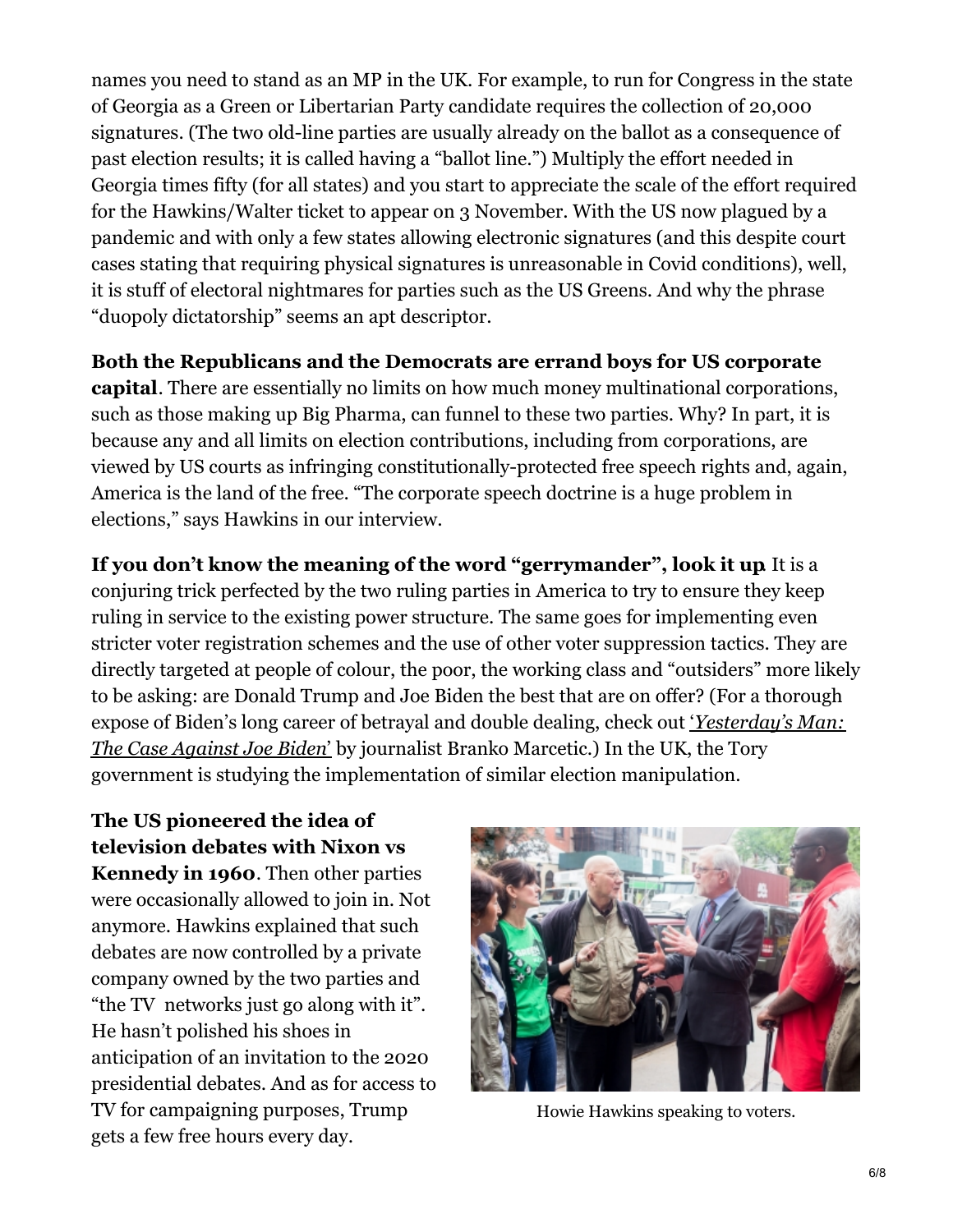#### **The 'lesser evil' issue**

There is no need in this article to talk about how reactionary, how racist, how anti-people and how downright dangerous Trump has been as a president and what might happen if he is re-elected. Take this a given.

And without denying there are differences, and some big differences, between Trump and Biden, there are many questions to be asked about both Biden's campaign and his possible presidency. Should everyone – well everyone who despises Trump – simply line up behind Joe Biden and consider him the lesser evil?

First, it is far from certain that turnout of anti-Trump voters will be massive on 3 November, especially if the pandemic worsens. There are serious limitations to an election campaign focused on one theme: "I am not Trump."

Second, Barack Obama selected Biden as his vice-presidential running mate to please Democratic moderates. No one could be more pro-establishment than Biden. He is weak or downright reactionary on leading US and global issues that animate progressives: climate justice, racism, structural inequality, and health insurance. This is how US journalist Jeremy Scahill summed up Biden's career and current [competence](https://theintercept.com/2020/04/20/donald-trump-joe-biden-2020-presidential-election-voting/) in an April 2020 article for *The Intercept*:

"Biden has an abominable public policy record on a wide range of issues. He has a penchant for lying – about his role in the civil rights movement and about being arrested in apartheid South Africa. He continues to lie and mislead about his support for the war in Iraq, the most consequential foreign policy decision of the post-Vietnam era. He has been accused by eight women of misconduct… Biden's cognitive health and mental acuity is, to say the least, questionable, particularly when you compare his current performance with videos from just a few years ago. He frequently rambles without a clear point, forgets what office he is running for and has to rely on teleprompters and notes to make it through interviews and speeches without saying something embarrassing."

To title a book on Biden "*Yesterday's Man*" seems particularly appropriate. Is he really a candidate for this fast-moving era?

Third, political analysts say that voting Green in about 40 of 50 US states will have no effect on whether Biden or Trump will win those states and determine their all-important Electoral College votes. If you are a Green voter in New York State or California, for example, you can feel very confident your Green vote will not let in Trump via the back door.

Moreover, why should Green voters in the US be called "spoilers" due to the negative effects of the wretched American voting system or the fact that the Democratic Party chooses such baggage-burdened candidates – to be charitable – to be their presidential